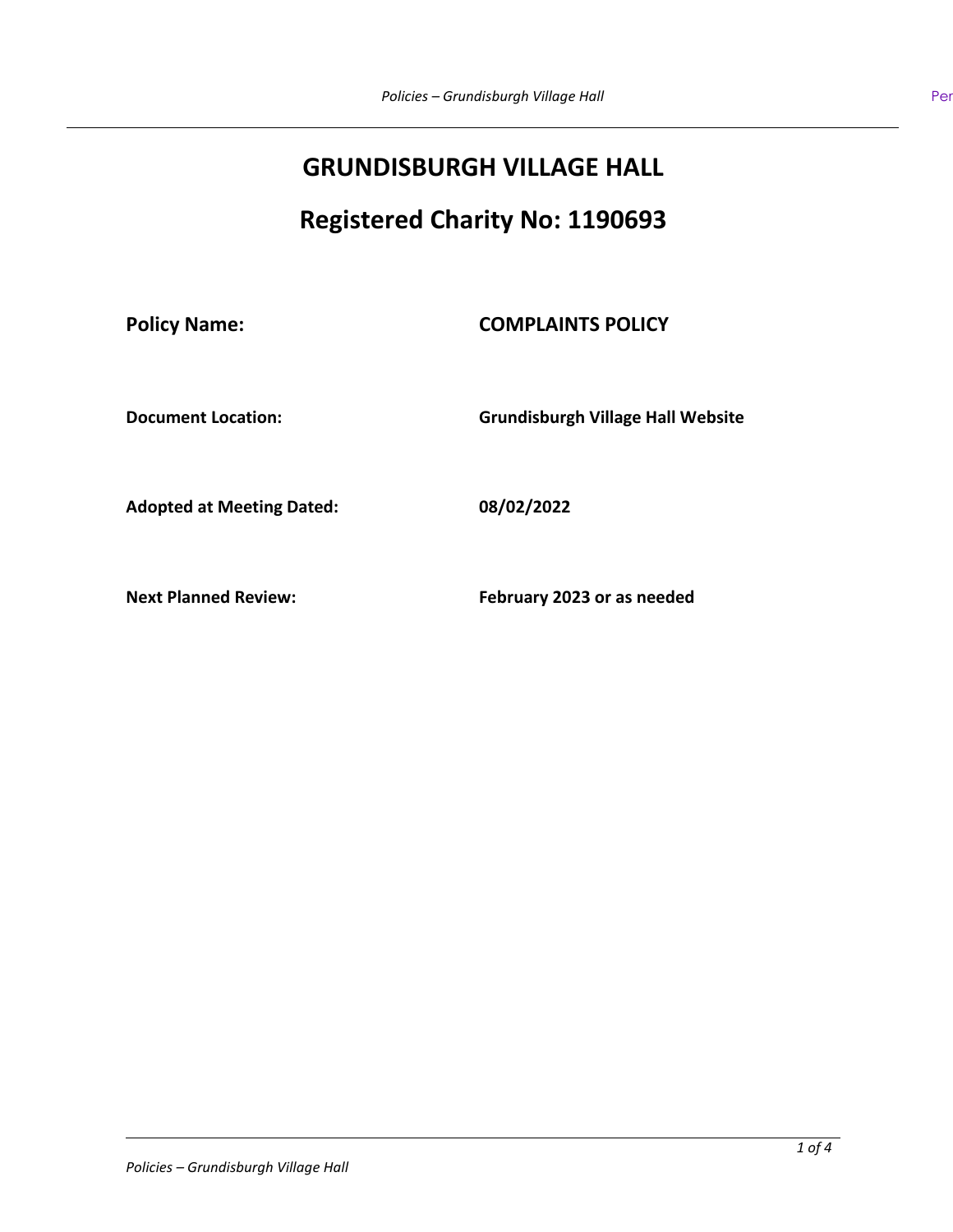## **Revision History**

| <b>Version</b><br>No. | <b>Date</b> | Prepared by /<br><b>Modified by</b> | <b>Email Address</b>       | <b>Significant Changes</b> |
|-----------------------|-------------|-------------------------------------|----------------------------|----------------------------|
| 0.1                   | 09/02/2021  | Phil Bailey                         | phil.bailey@btinternet.com | <b>First Draft</b>         |
| 0.2                   | 22/03/2021  | <b>Phil Bailey</b>                  | phil.bailey@btinternet.com | Second Draft               |
| 0.3                   | 08/02/2022  | K Tatham                            | secretary@gnvh.co.uk       | Final                      |

## **Glossary**

| <b>Abbreviation</b> | <b>Description</b>                             |  |
|---------------------|------------------------------------------------|--|
| <b>VHMC</b>         | Grundisburgh Village Hall Management Committee |  |
|                     |                                                |  |

## **STATEMENT**

Grundisburgh Village Hall Management Committee (VHMC) is committed to providing our beneficiaries and our customers with the best service possible in line with the objects stated in the 1962 Conveyance.

However, the VHMC know that there may be times when we may not meet our own high standards. When this does happen the VHMC want to hear about it, deal with the situation as quickly as possible and put measures in place to stop it happening again. The VHMC take complaints very seriously and see them as an opportunity to help us see where our services or procedures might be improved. They also give us the chance to put things right for the person or organisation that has made the complaint.

The VHMC's policy is to:

- provide a fair complaints procedure which is clear and easy to use for anyone wishing to make a complaint;
- publicise the existence of our complaints procedure so that people know how to contact us to make a complaint;
- ensure the VHMC trustees know what to do if a complaint is received;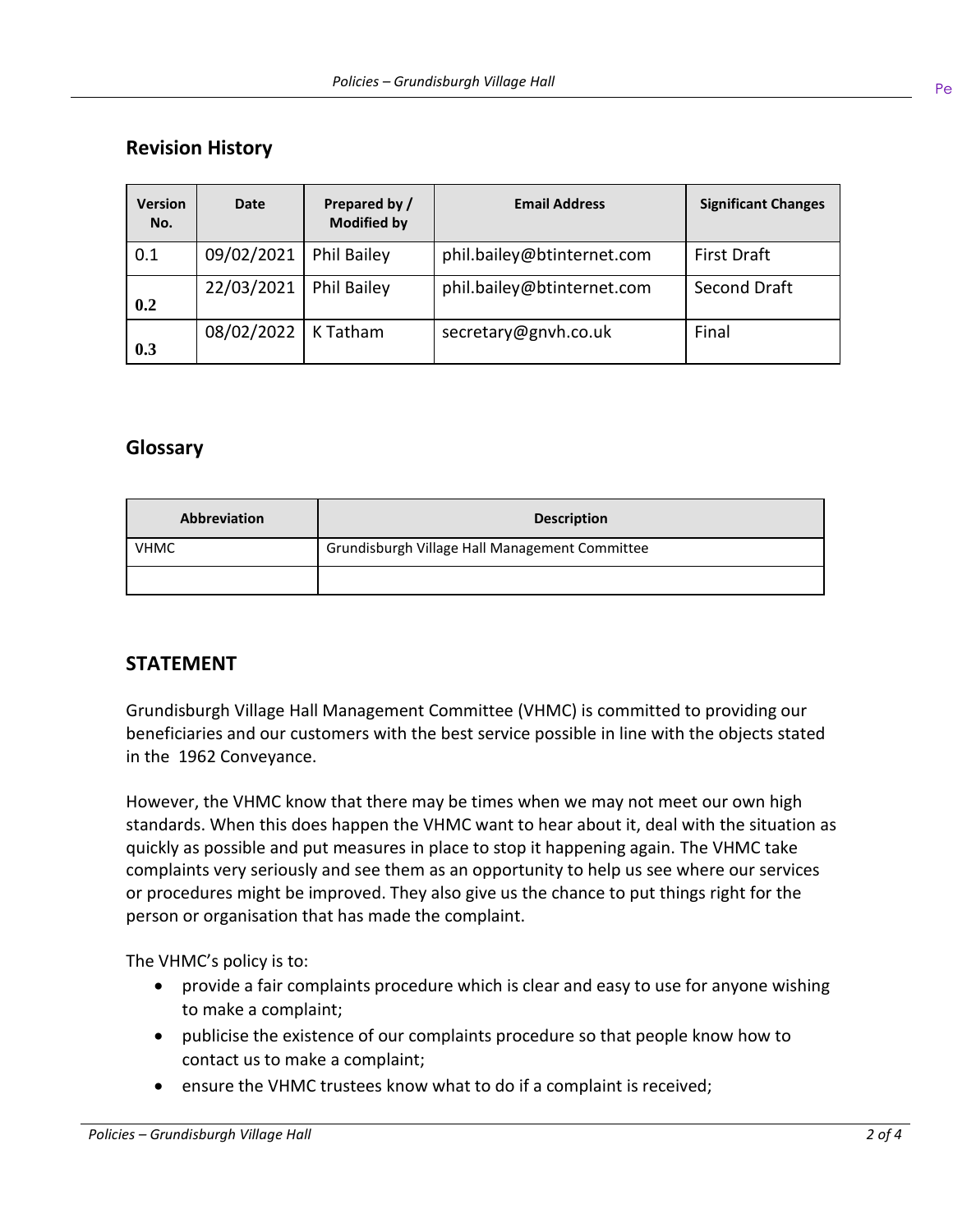- ensure all complaints are investigated fairly by the Complaints Officer and in a timely way;
- ensure that complaints are, wherever possible, resolved in a timely fashion and that relationships are repaired; and
- gather information helping us to improve what we do.

#### **PROCESS**

## **Definition of a Complaint**

The VHMC defines a complaint as "an expression of discontent by a person or persons receiving a service from the charity that cannot be immediately resolved at point of delivery, and about which the complainant desires a follow-up action is taken and a response provided". Complaints may come from any person or organisation who has a legitimate interest in the VHMC through use of the Hall.

## **Confidentiality**

All complaint information will be handled sensitively, telling only those who need to know and following any relevant data protection requirements.

#### **Responsibility**

Overall responsibility for this policy and its implementation lies with the trustees of the VHMC.

#### **Review**

This policy is reviewed as specified on the front page and updated as required.

## **APPENDIX 1**

#### **How to Complain**

Step 1: Contacting us – The VHMC's aim is to resolve issues quickly so that they do not escalate into a complaint. The first step, therefore, should you encounter a problem, is to approach the Complaints Officer

VHMC Complaints Officer: Phil Bailey [\(phil.bailey@btinternet.com\)](mailto:phil.bailey@btinternet.com)